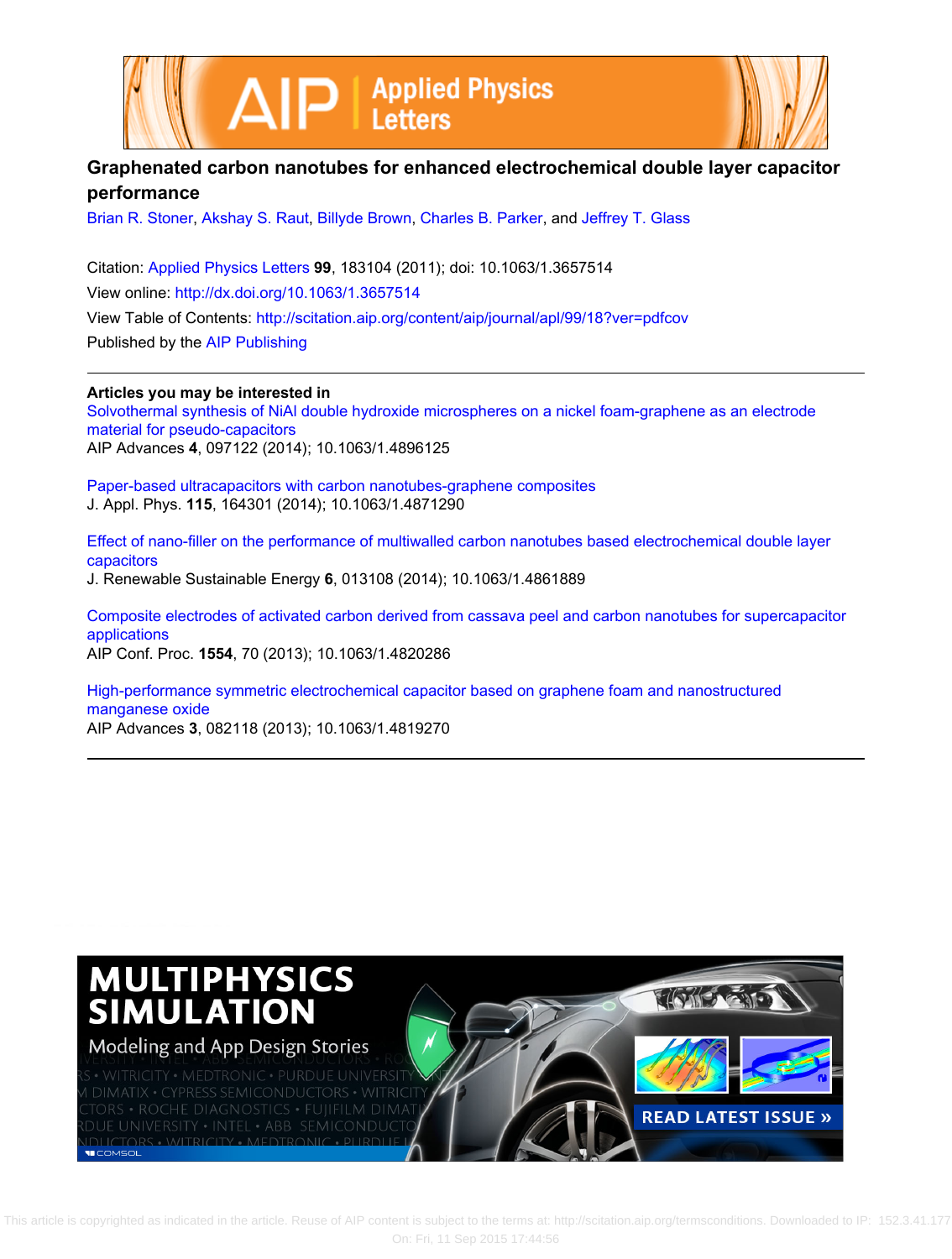## [Graphenated carbon nanotubes for enhanced electrochemical double layer](http://dx.doi.org/10.1063/1.3657514) [capacitor performance](http://dx.doi.org/10.1063/1.3657514)

Brian R. Stoner,<sup>1,2</sup> Akshay S. Raut,<sup>1</sup> Billyde Brown,<sup>1</sup> Charles B. Parker,<sup>1,a)</sup> and Jeffrey T. Glass<sup>1</sup>

<sup>1</sup>Department of Electrical and Computer Engineering, Duke University, Durham, North Carolina 27708, USA 2 RTI International, Center for Materials & Electronic Technologies, RTP, North Carolina 27709, USA

(Received 19 August 2011; accepted 7 October 2011; published online 2 November 2011)

This letter reports on nucleation and growth of graphene foliates protruding from the sidewalls of aligned carbon nanotubes (CNTs) and their impact on the electrochemical double-layer capacitance. Arrays of CNTs were grown for different time intervals, resulting in an increasing density of graphene foliates with deposition time. The samples were characterized using electrochemical impedance spectroscopy, scanning electron microscopy, and transmission electron microscopy. Both low and high frequency capacitance increased with increasing foliate density. A microstructural classification is proposed to explain the role of graphene edges, three-dimensional organization, and other features of hybrid carbon systems on their electrochemical properties. V<sup>C</sup> 2011 American Institute of Physics. [doi:[10.1063/1.3657514](http://dx.doi.org/10.1063/1.3657514)]

Electrochemical double-layer capacitors or "supercapacitors" are gaining in popularity for applications ranging from hybrid structures in automotive energy storage to load leveling in power transmission.<sup>[1,2](#page-3-0)</sup> Electrodes for neural stimulation also require high capacitance with both faradaic and non-faradaic components, and thus may benefit from improvements in electrochemical double layer capaci-tors.<sup>[3](#page-3-0)</sup> To optimize such capacitors, high charge density materials on the nano- and/or micro-scale are required, inspiring opportunities to engineer structures that integrate improvements on both scales. Recently, our team reported on the growth and characterization of graphene foliates along the length of vertically aligned carbon nanotubes  $(CNTs)$ .<sup>[4](#page-3-0)</sup> The report demonstrated the nucleation and growth of graphene foliates of varying density along carbon CNT sidewalls. Yu et  $al^5$  $al^5$  also observed high density multi-layer graphene chemically bound to CNTs and examined their electronic and optoelectronic properties. In the present work, structures with varying foliate density are achieved and double layer capacitance is examined to provide insights for electrode applications. A microstructural classification scheme is also proposed to describe the role of graphene edges, threedimensional (3D) organization, and other features of hybrid carbon systems on their electrochemical properties.

The fundamental advantage of an integrated graphene-CNT structure is the high surface area three-dimensional framework of the CNTs coupled with the high edge density of graphene. Graphene edges provide significantly higher charge density and reactivity than the basal plane, but they are difficult to arrange in a three-dimensional, high volumedensity geometry. CNTs are readily aligned in a high density geometry (i.e., a vertically aligned forest) $6$  but lack high charge density surfaces—the sidewalls of the CNTs are similar to the basal plane of graphene and exhibit low charge density except where edge defects exist. For example, Rice and  $McCreery^7$  $McCreery^7$  and others<sup>[8–11](#page-3-0)</sup> have reported that the capacitance expected for the basal plane of graphene vs. the edges is 3 vs. 50 to 70  $\mu$ F/cm<sup>2</sup>, respectively. Integrating the properties of these two nanostructures by growing protrusions or foliates of graphene from CNT sidewalls provides a means to optimize the hybrid structure, enabling significantly higher charge storage capacity than either of the two materials can achieve on their own. These structures are referred to as "graphenated CNTs" and the individual multi-layer graphene protrusions are referred to as foliates due to the leaf-like nature, growing from the CNT stem.

The details for the graphenated CNT (g-CNT) growth process are described elsewhere.<sup>[4](#page-3-0)</sup> In summary, they were grown in a 915 MHz microwave plasma enhanced chemical vapor deposition (MPECVD) system, using 50 A thick iron catalyst on silicon. Prior to growth, the coated substrates were heated to  $1050\,^{\circ}\text{C}$  in 150 sccm of NH<sub>3</sub>, followed by striking and stabilizing the plasma at 21 Torr and 2.1 kW of magnetron input power. Substrates were then pretreated for 180 s in the plasma. Following pretreatment, growth of the CNTs was accomplished by changing the gas flow to 150 sccm CH<sub>4</sub> and 50 sccm NH<sub>3</sub> for 60-480 s. As can be seen in Figures  $1(a)$ – $1(c)$ , under these conditions, further deposition time increases the foliate density. The inset in Figure  $1(c)$  is a TEM image of a typical foliate, showing a multi-layer graphene structure, coherent with the CNT sidewalls. For the purpose of this study, only the deposition time was varied so as to limit effects of microstructural changes to the underlying CNT framework caused by expanding the process space.



FIG. 1. SEM micrographs of the graphenated CNTs as a function of deposition time. The foliate density increases as a function of deposition time (a) 180 s, (b) 360 s, and (c) 480 s (Inset: TEM of graphene foliate showing hollow CNT core. Foliate indicted by the arrow. Scale bar is 100 nm.)

a)Author to whom correspondence should be addressed. Electronic mail: charles.parker@duke.edu.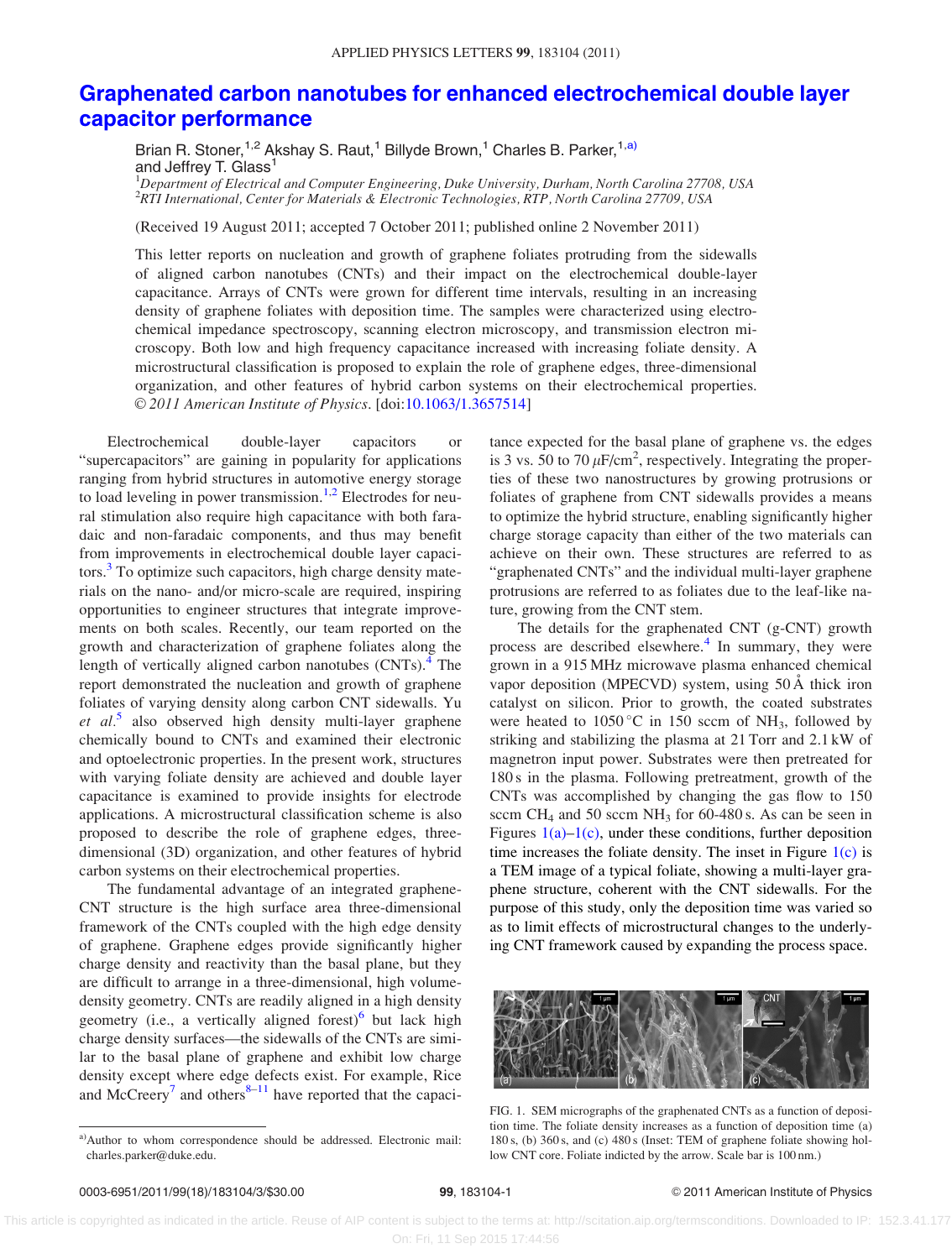The specific capacitance was measured using electrochemical impedance spectroscopy (EIS) between 0.1 Hz and 100 kHz using a 1252 frequency response analyzer and 1287 electrochemical interface (Solartron Analytical) with an Ag-AgCl reference electrode in Model ISF, a biological simulant electrolyte. These CNT-electrodes were initially developed for neural stimulation, thus, a biological simulant $12$  was utilized as the electrolyte. Other electrolytes with similar conductivity are expected to provide similar trends in capacitance, and more conductive electrolytes (e.g., 25% KOH a standard aqueous electrolyte used in supercapacitor measurement) should result in a higher initial capacitance due to the lower solution resistance. Future research will evaluate the g-CNT structures in electrolytes optimized for supercapacitor performance. The purpose of this letter is to report on the effect of adding graphene structures to aligned CNTs and the preliminary capacitance trends as a function of foliate density.

Capacitance was obtained by performing EIS scans over the above frequency range and then fitting the impedance magnitude and phase data to the electrode equivalent circuit model shown in Figure 2. A model with a parallel combination of C1 and C2 was examined and provided a better fit to the data than a single R-C model (nonetheless, trends of capacitance vs. graphene foliate density were similar for both cases). Given the hybrid structure of the g-CNT, it can be hypothesized that C1 is associated with the double-layer capacitance (attributed primarily to the exposed graphene edges and edge defects in the CNT sidewalls) and C2 with the pseudo-capacitance (attributed to Faradaic chargetransfer reactions across the interface). However, our goal for the current work is simply to report on the effect of increasing graphene foliate density on capacitance. Future work will examine such an assignment of C1 and C2 to determine its validity. In this circuit model, resistor R2 is the resistance associated with charge transfer and Rs is the equivalent series (or solution) resistance of the electrolyte.

For the purpose of future comparisons, the capacitance data were normalized with respect to area and mass of the exposed g-CNT film. The mass normalized results are shown in Figure 3 and similar trends were observed on a specific nominal area basis (not shown). The data were fit over two frequency regimes: low frequency (1–10 Hz), representing energy storage, or load leveling types of applications for super capacitors; and high frequency (10 Hz–10 kHz), representing applications such as neural stimulation which require



FIG. 2. Equivalent circuit model used for EIS analysis of electrodeelectrolyte interface. Rs represents the solution resistance, C1 the doublelayer capacitance due to linear edge defects, C2 the Faradaic pseudocapacitance, and R2 the charge transfer resistance.

pulsed or high frequency operation. The capacitance data for both low and high frequency regimes are plotted in Figure  $3(a)$  as a function of deposition time. Both C1 and C2 show increases as a function of deposition time, which corresponds to foliate density, at low and high frequency, suggesting that optimization of a hybrid CNT-graphene structure should lead to further improvements over either of these two structures optimized on their own.

It is interesting to note that there are measurable increases in capacitance from 60–180 s, before graphene foliates are observable via SEM. The first foliates are not visible until after 180 s, yet there is already a greater than  $2 \times$ improvement in capacitance. The initial increase in capacitance prior to noticeable formation of graphene foliates may be due to the formation of edge-type defects along the length of the CNTs; defects that form the nucleation sites for the graphene foliates. In fact, there are noticeable undulations along the length of the CNTs prior to foliate formation, $4 \text{ sug-}$ gesting defects and compressive stress. Fracture following excessive compressive stress is hypothesized as a foliate nucleation mechanism and may provide sufficient edge defects even before foliates are observed via SEM. The primary difference between the high and low frequency data is the charge transfer resistance  $(R2)$ , shown in Figure  $3(b)$ . In both regimes, R2 decreases as a function of deposition time and foliate density, representing a decreasing RC time constant for charge transfer, consistent with an increase in the density of reactive graphene edges. However, over the higher frequency regime, R2 is an order of magnitude lower, suggesting that the R2-C2 combination is more efficient (faster) at higher frequency charge transfer. Ongoing research is designed to isolate this mechanism and study the frequency dependent charge-transfer effect and its correlation to the g-CNT microstructure. In addition, the structures will be



FIG. 3. (Color online) Plots as a function of g-CNT deposition time based on EIS analysis for (a) Capacitance, doublelayer  $(C1)$  and pseudo-capacitance  $(C2)$ and (b) charge transfer resistance (R2).

 This article is copyrighted as indicated in the article. Reuse of AIP content is subject to the terms at: http://scitation.aip.org/termsconditions. Downloaded to IP: 152.3.41.177 On: Fri, 11 Sep 2015 17:44:56